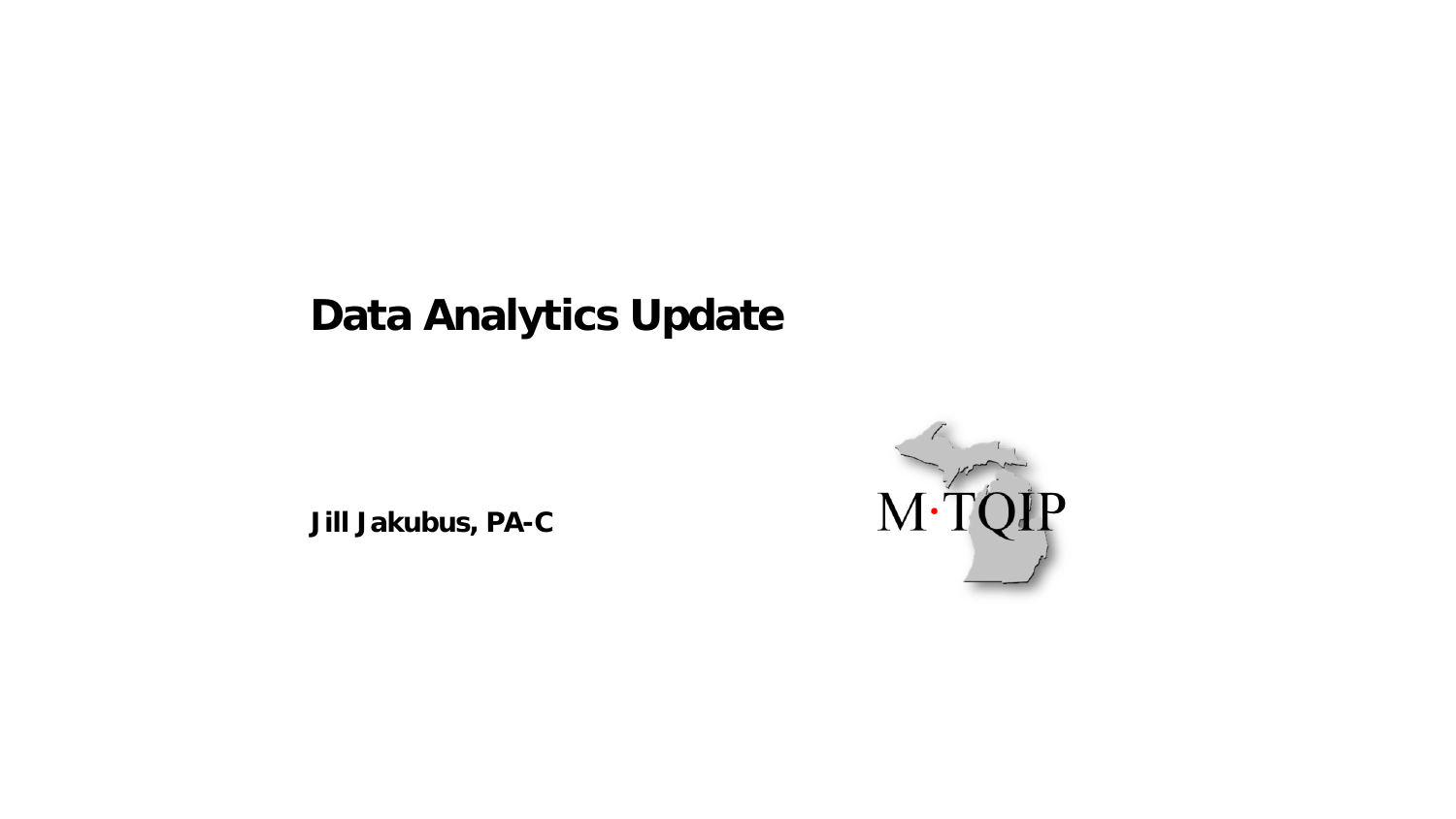#### **Meeting Reports - New Report Section**

#### **Contents**

#### **Cohort 8 (Isolated Hip Fracture)**

- 1) Mechanism derived from extrenal cause code = Fall
- 2) AIS 98 code = 851810.3 (femur, fracture, intertrochanteric), 851812.3 (femur, fracture, neck), 851818.3 (femur, fracture, subtrochanteric), or 853171.3 (femur, fracture, femoral head)
- $3)$ All other injuries must be in AIS external body region (i.e., bruise, abrasion or laceration)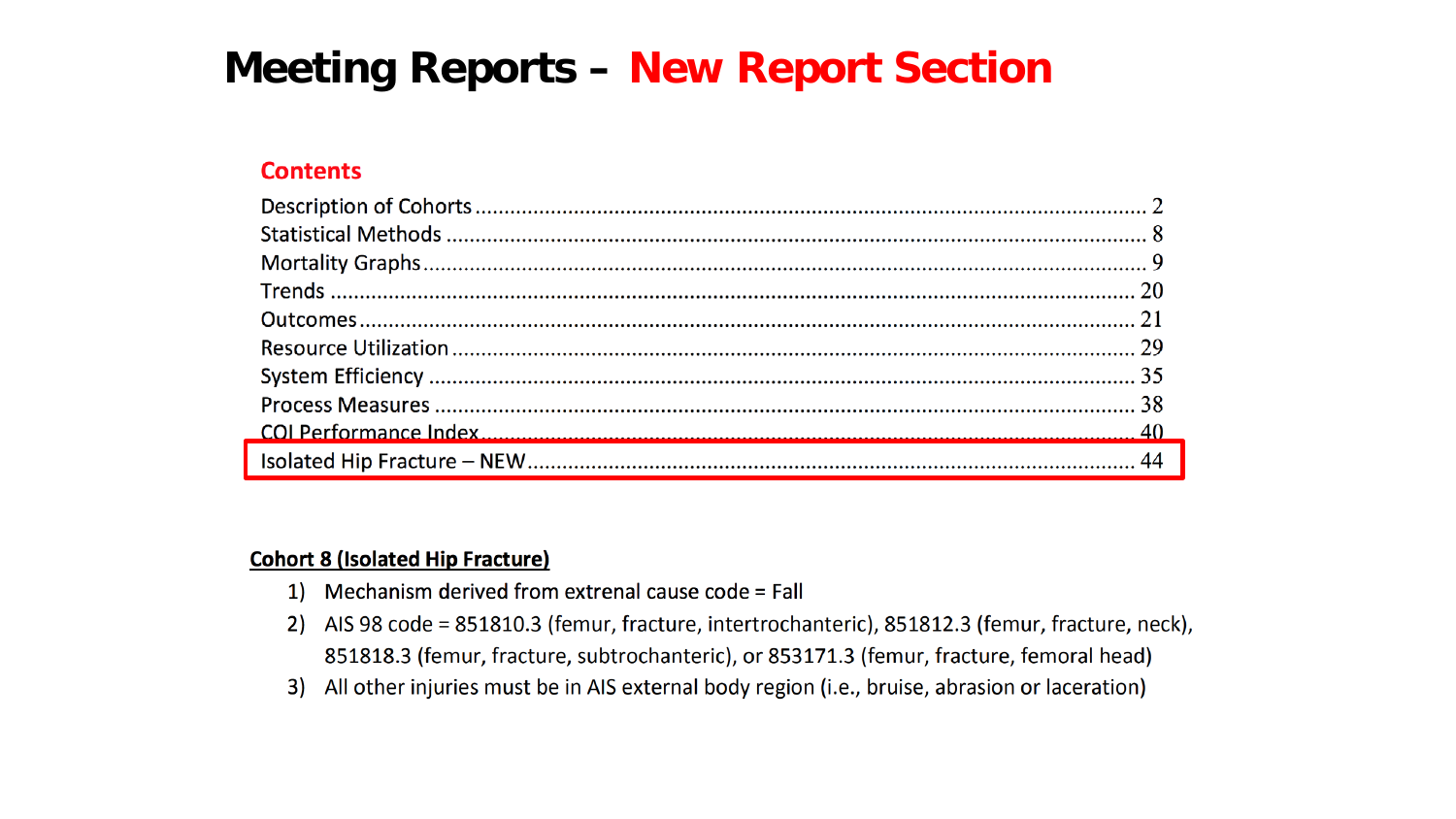# **Isolated Hip Fracture**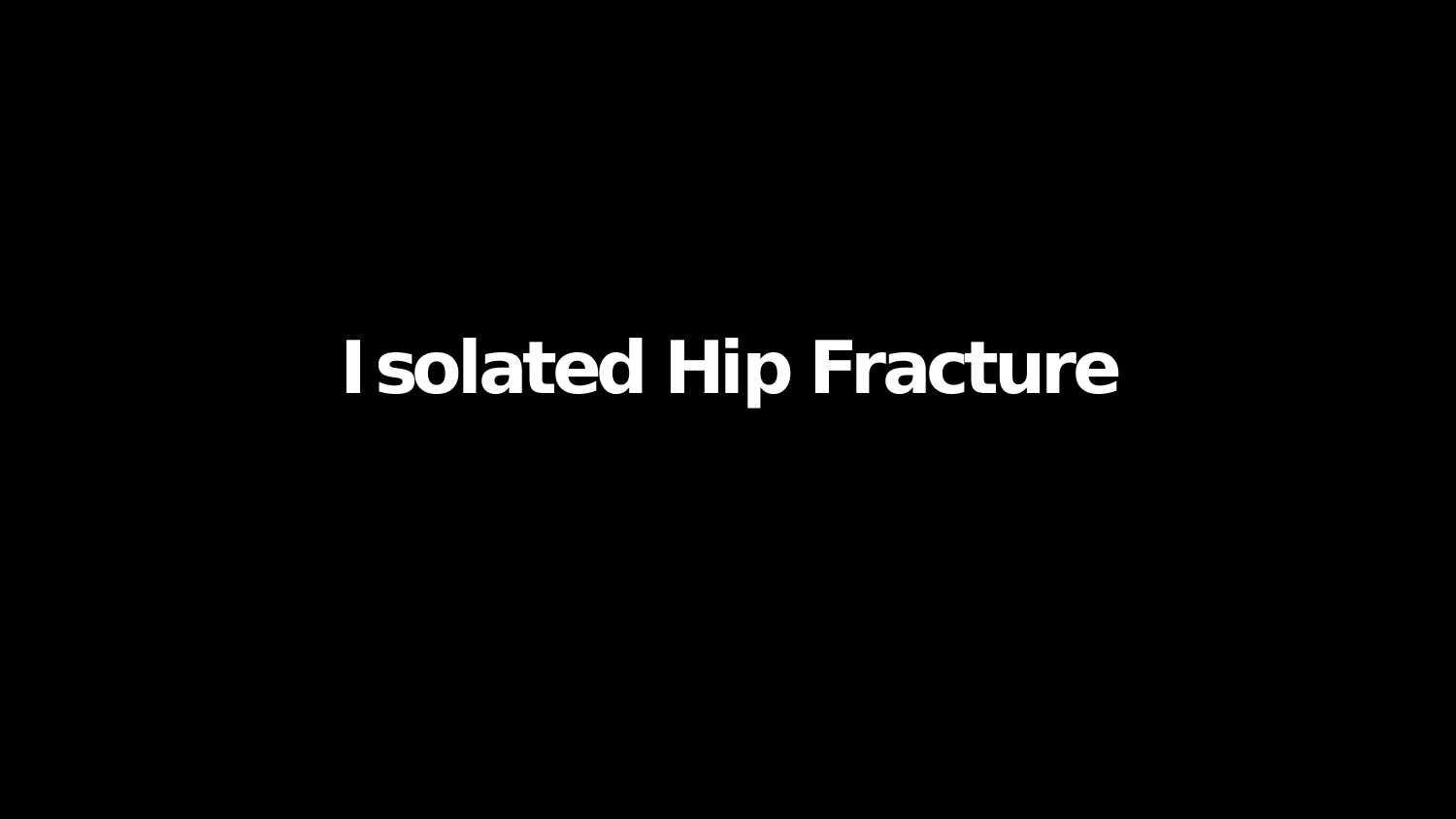## **I have the oldest patients**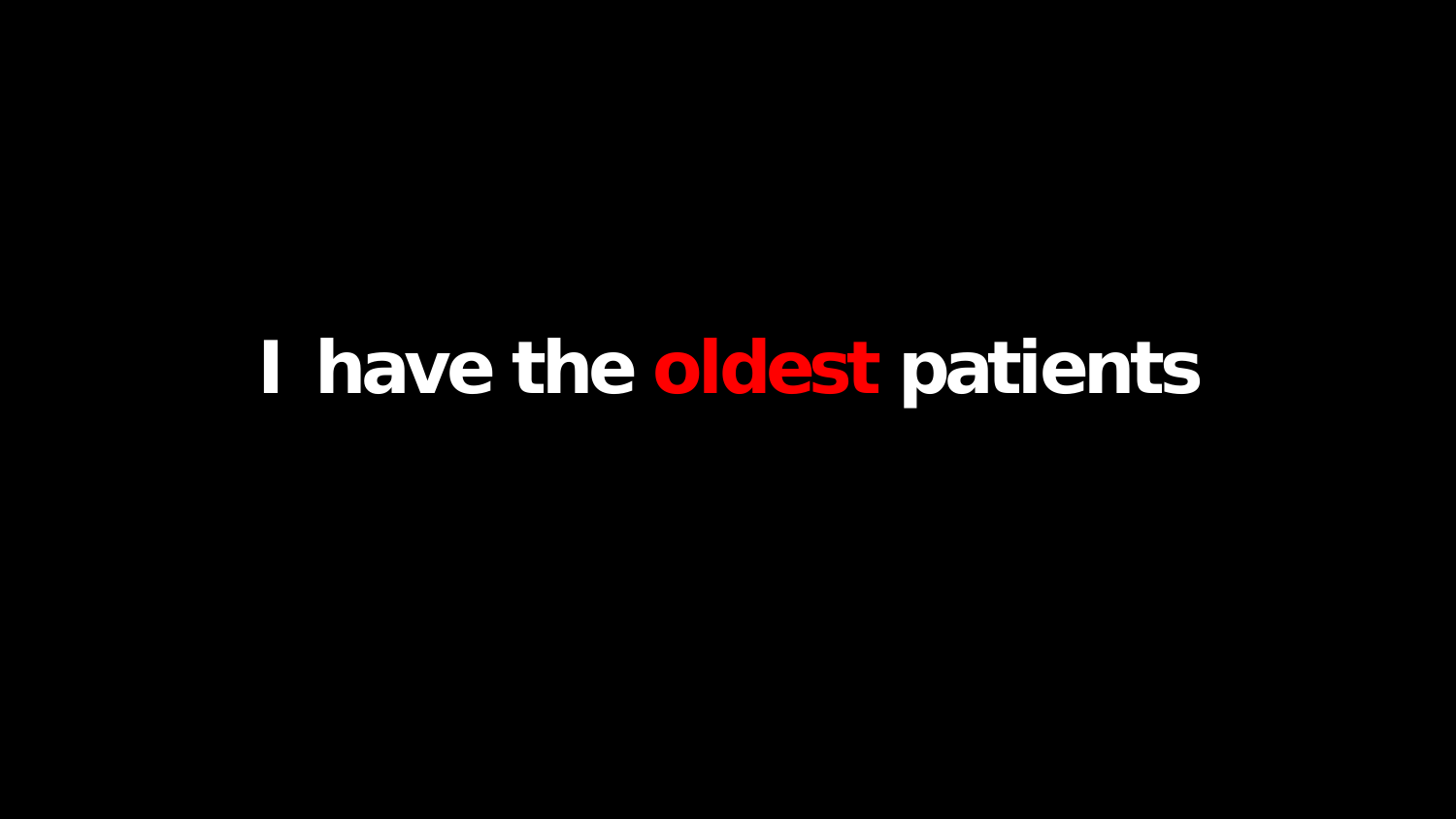### **Mean Age – Cohort 8 w/o DOA Isolated Hip Fracture**



**Trauma Center**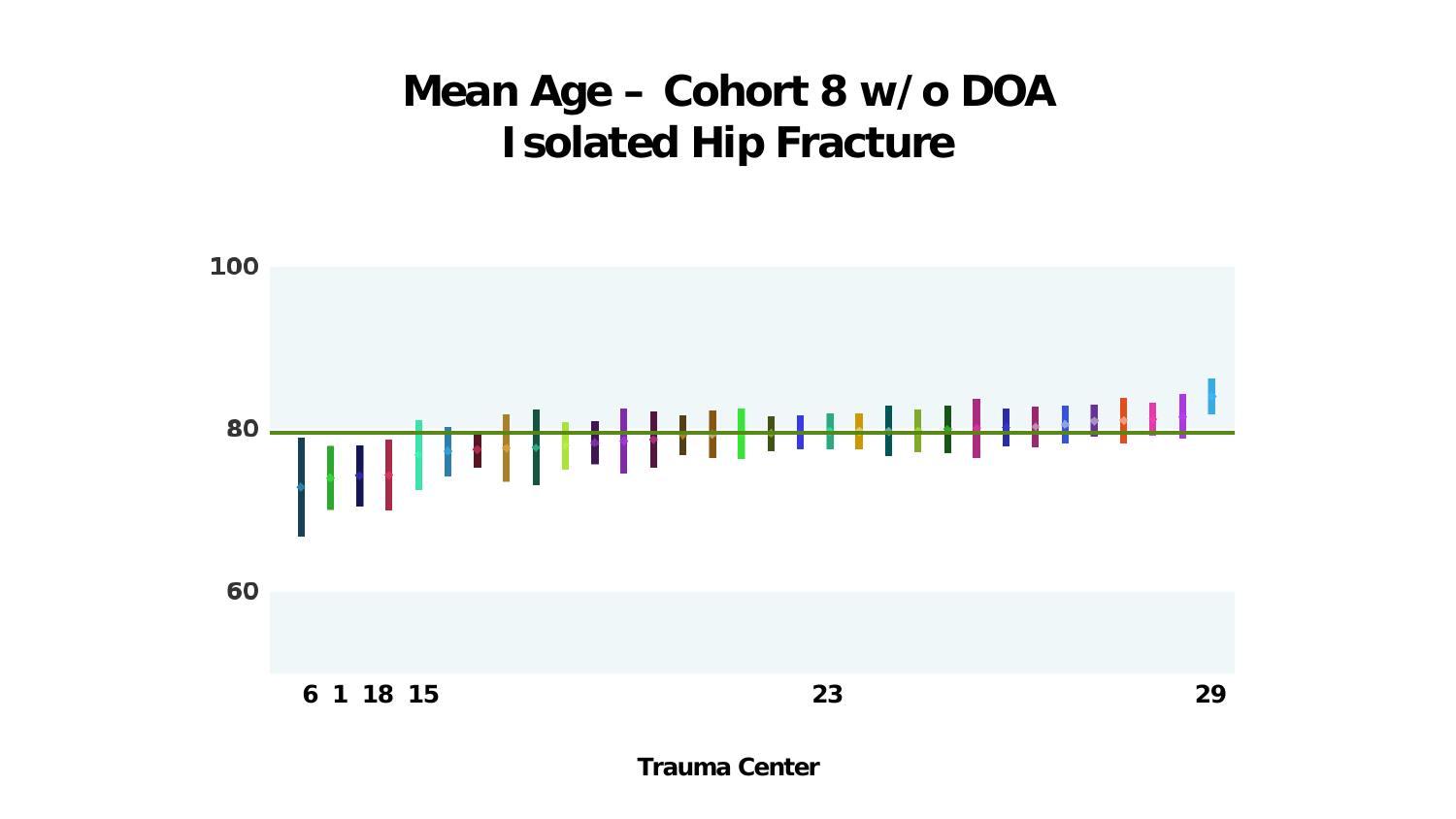## **The data is wrong**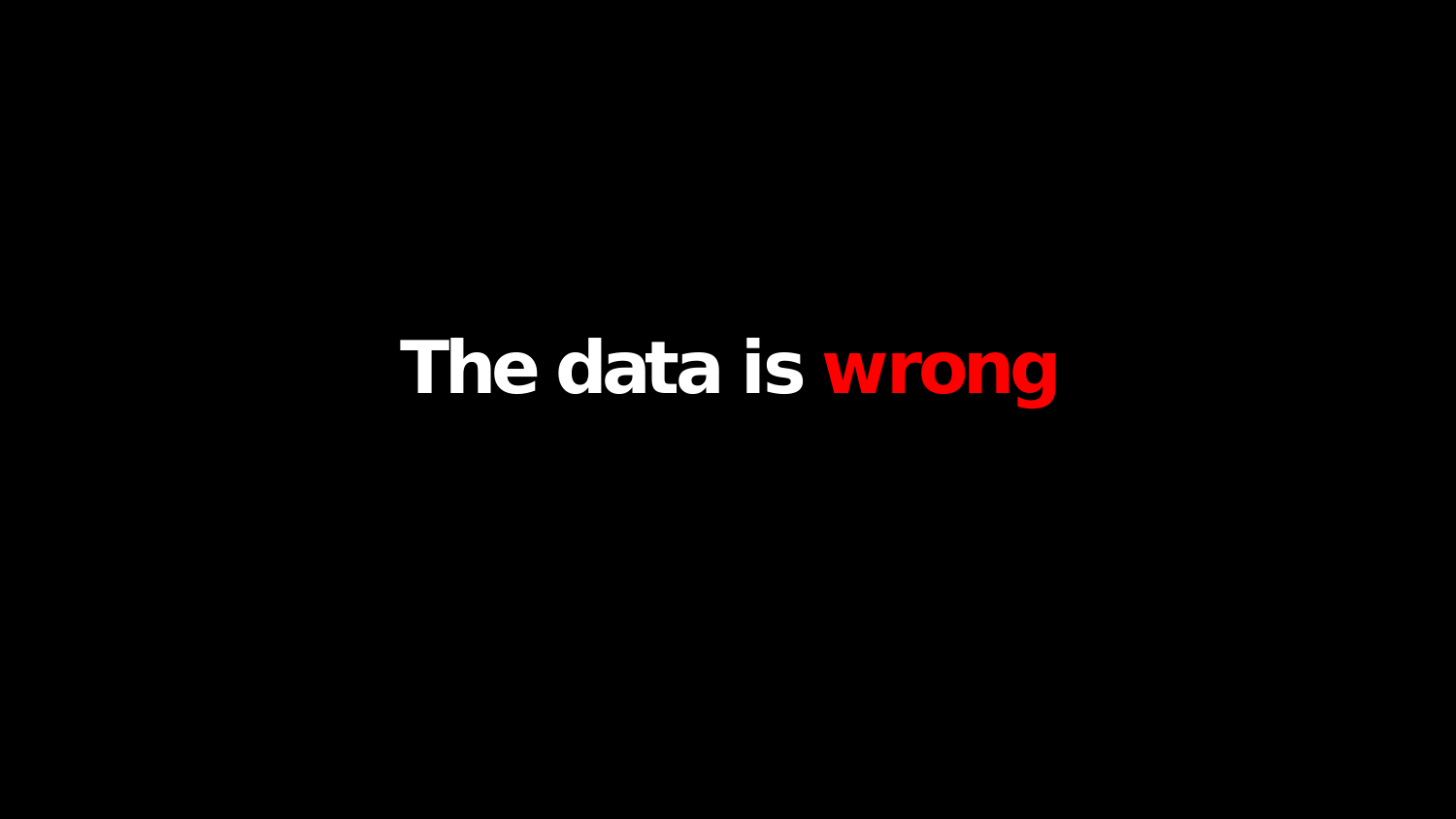### Data Validation Last Processed Report



Trauma Center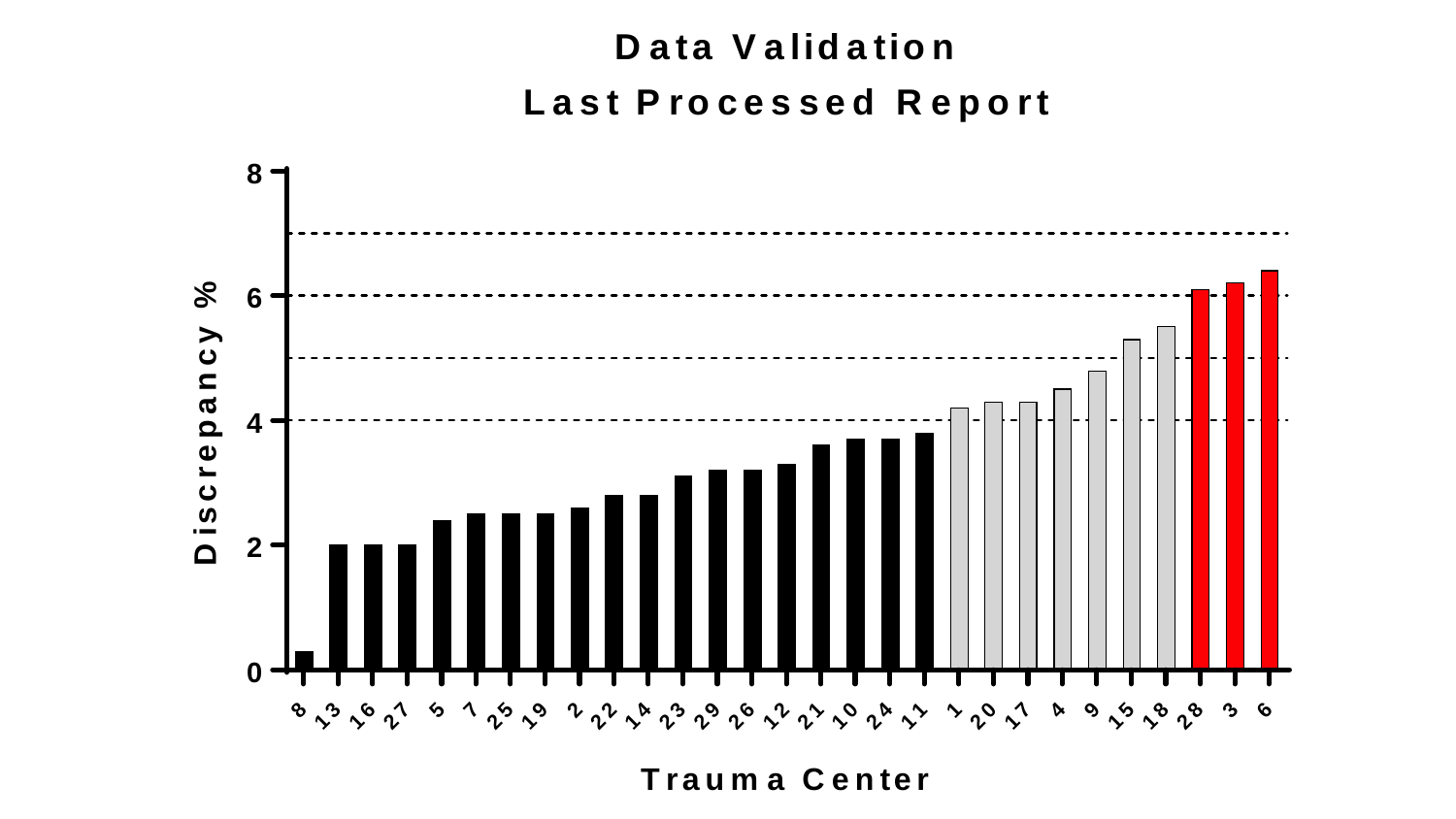#### **M ortality - C ohort 8 w /o D O A Isolated H ip Fracture**

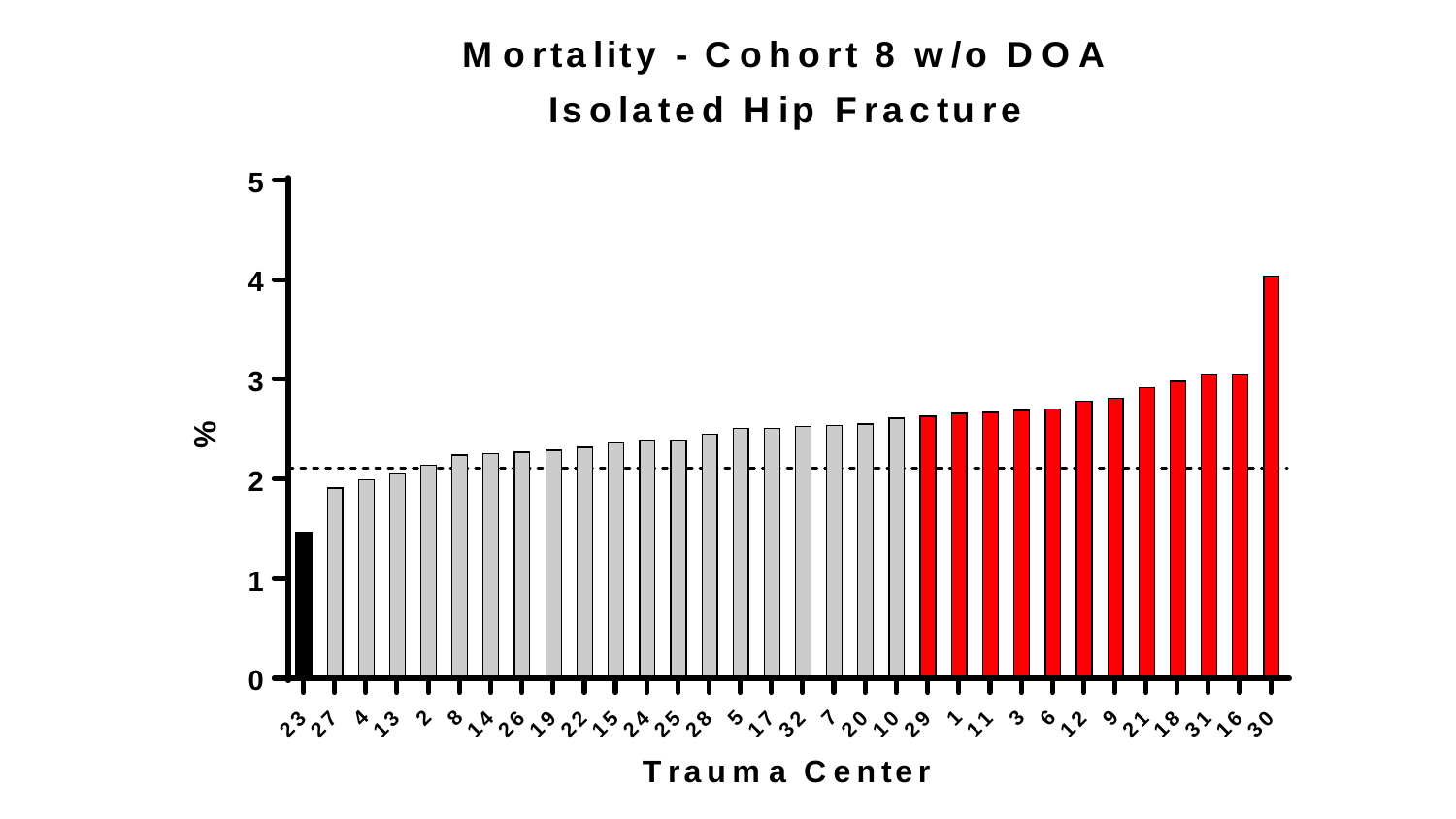#### Mortality - Cohort 8 w/o  $DOA$ ,  $Age \geq 65$ **Isolated H ip Fracture**

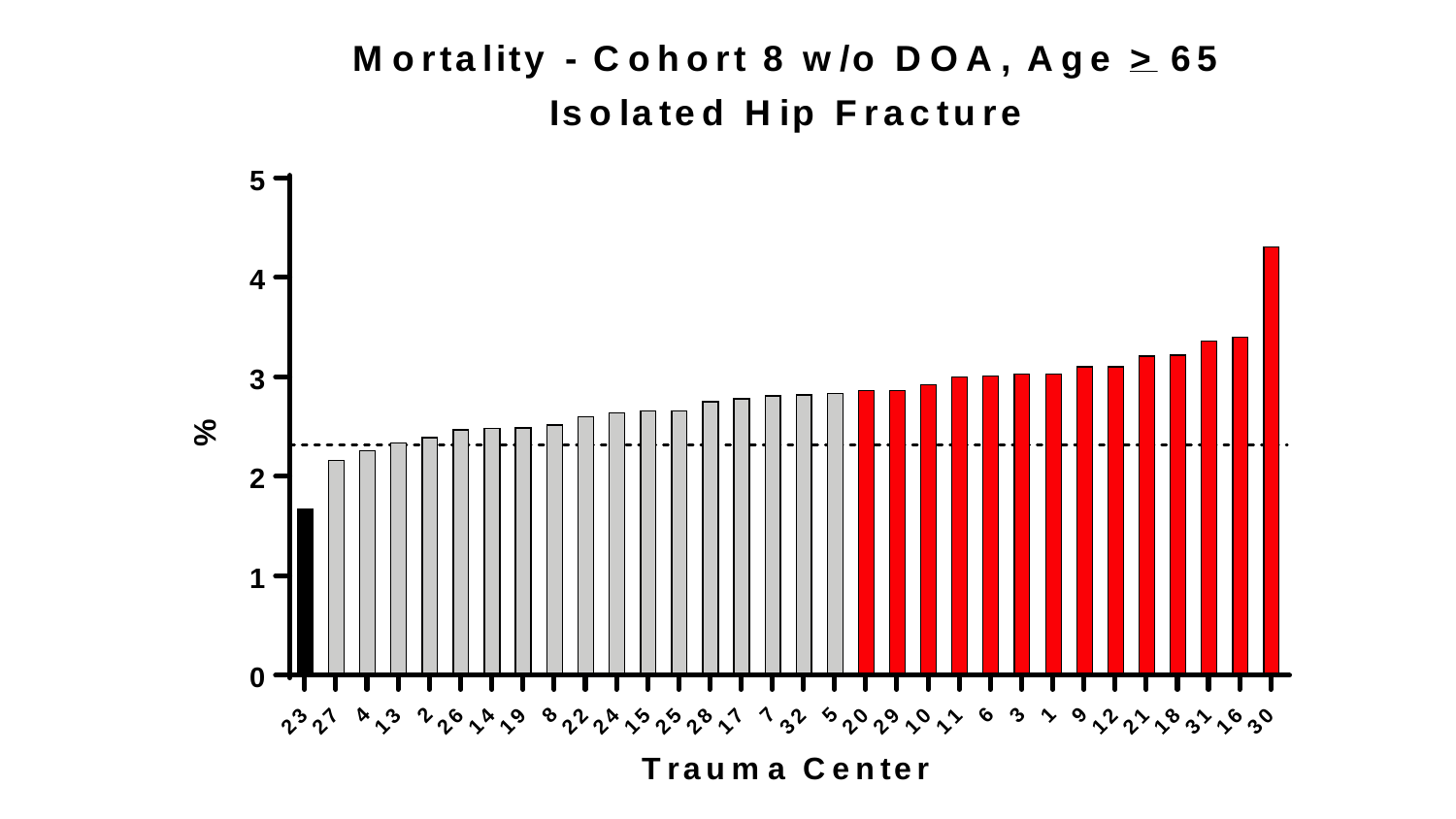#### Serious Complications - Cohort 8 **Isolated Hip Fracture**

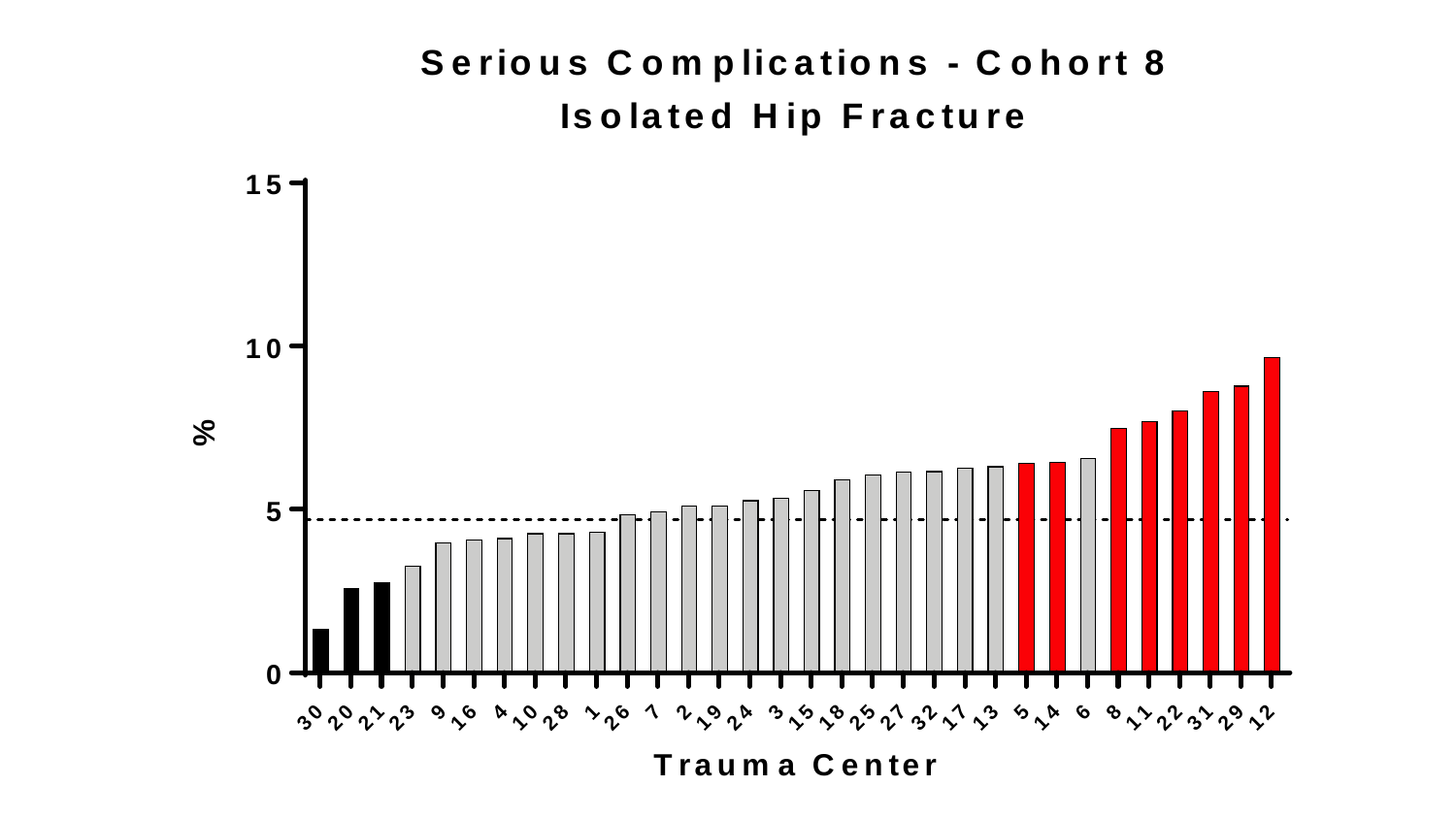#### **Cardiac Arrest with CPR - Cohort 8 Isolated Hip Fracture**

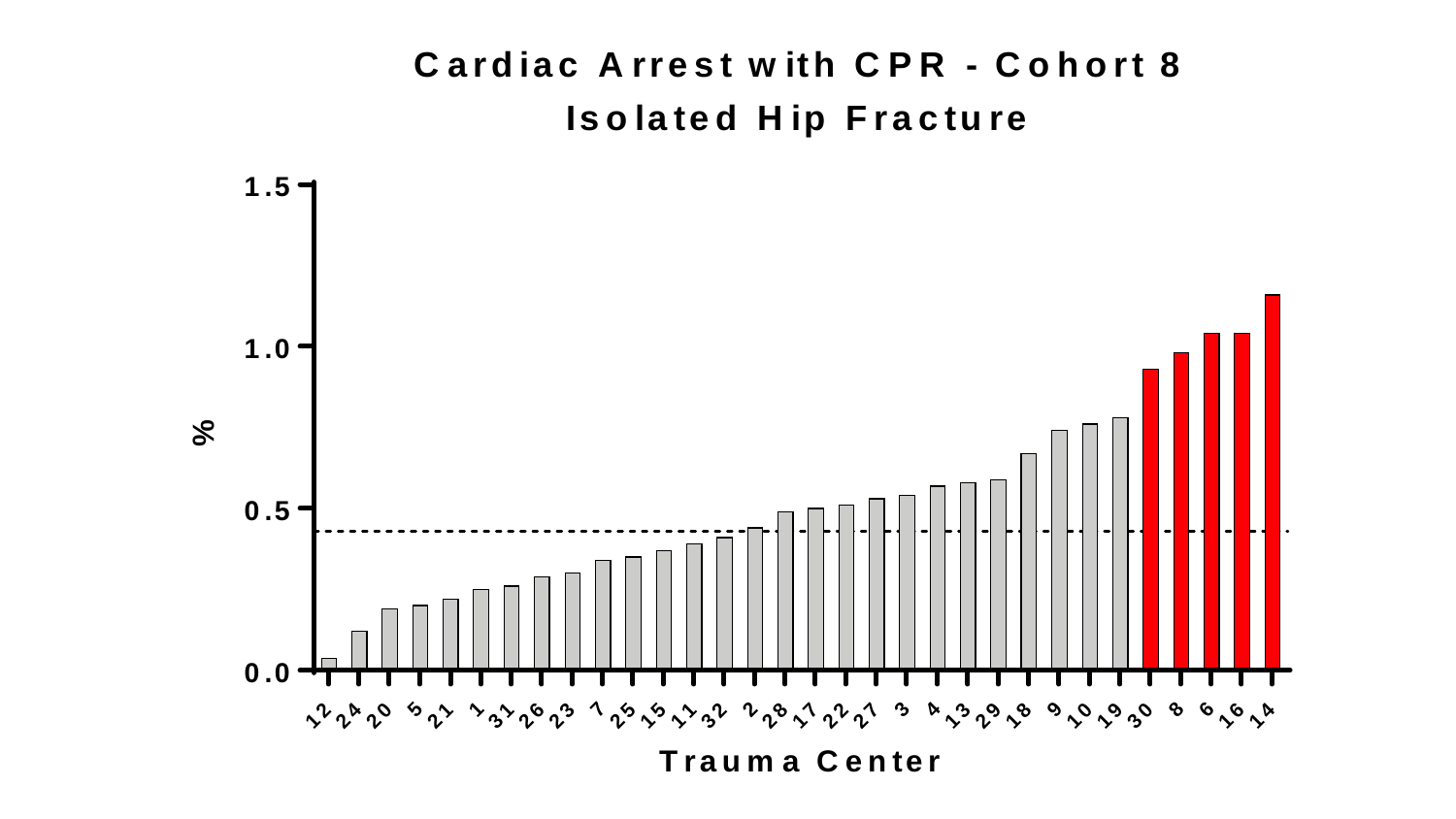#### **M yocardial Infarction - C ohort 8 Isolated H ip Fracture**

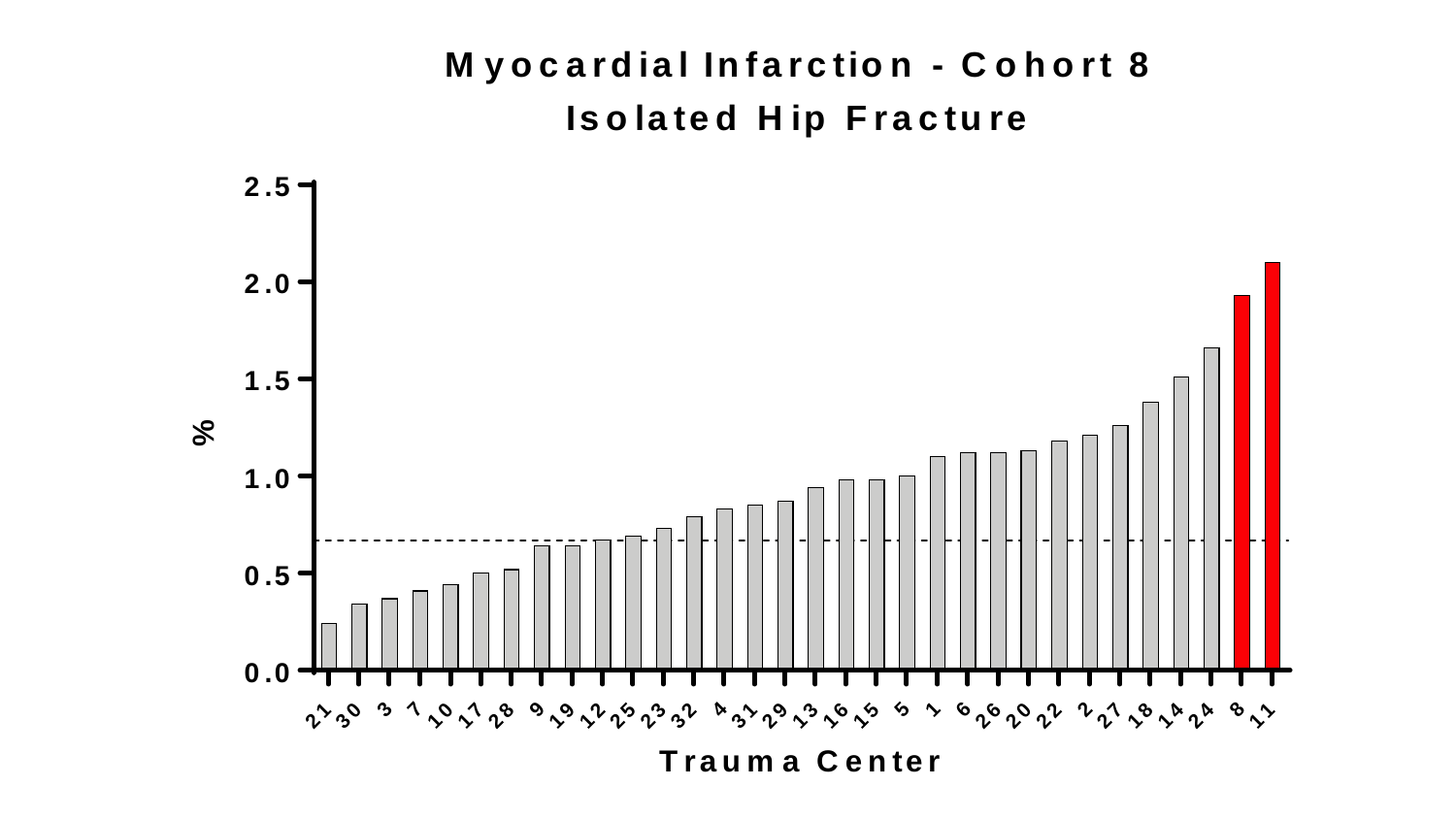### **C A U TI - C ohort 8 Isolated H ip Fracture**

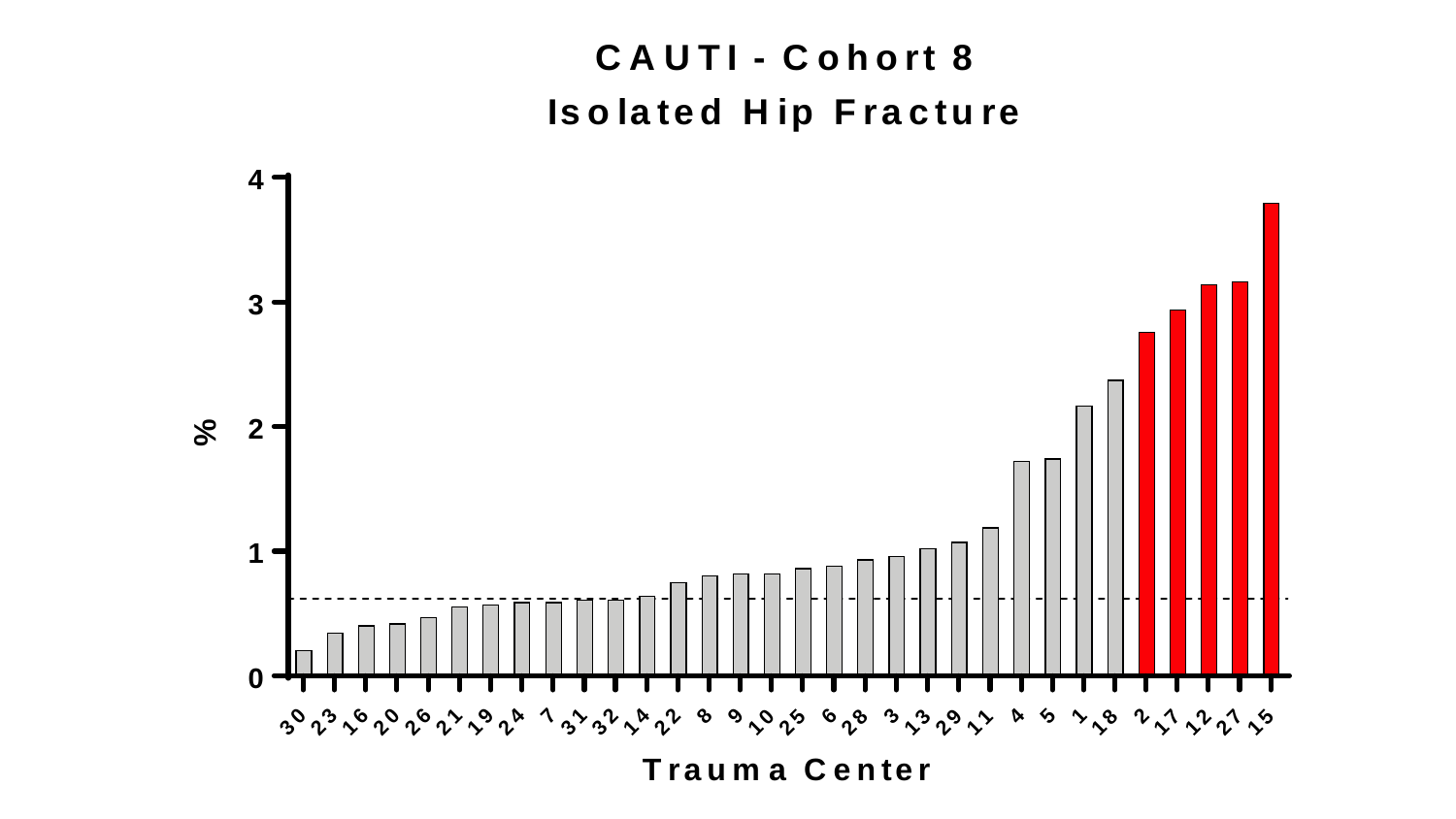#### **VTE Prophylaxis H eparin, LM W H <= 48 hrs - C ohort 8 Isolated H ip Fracture**